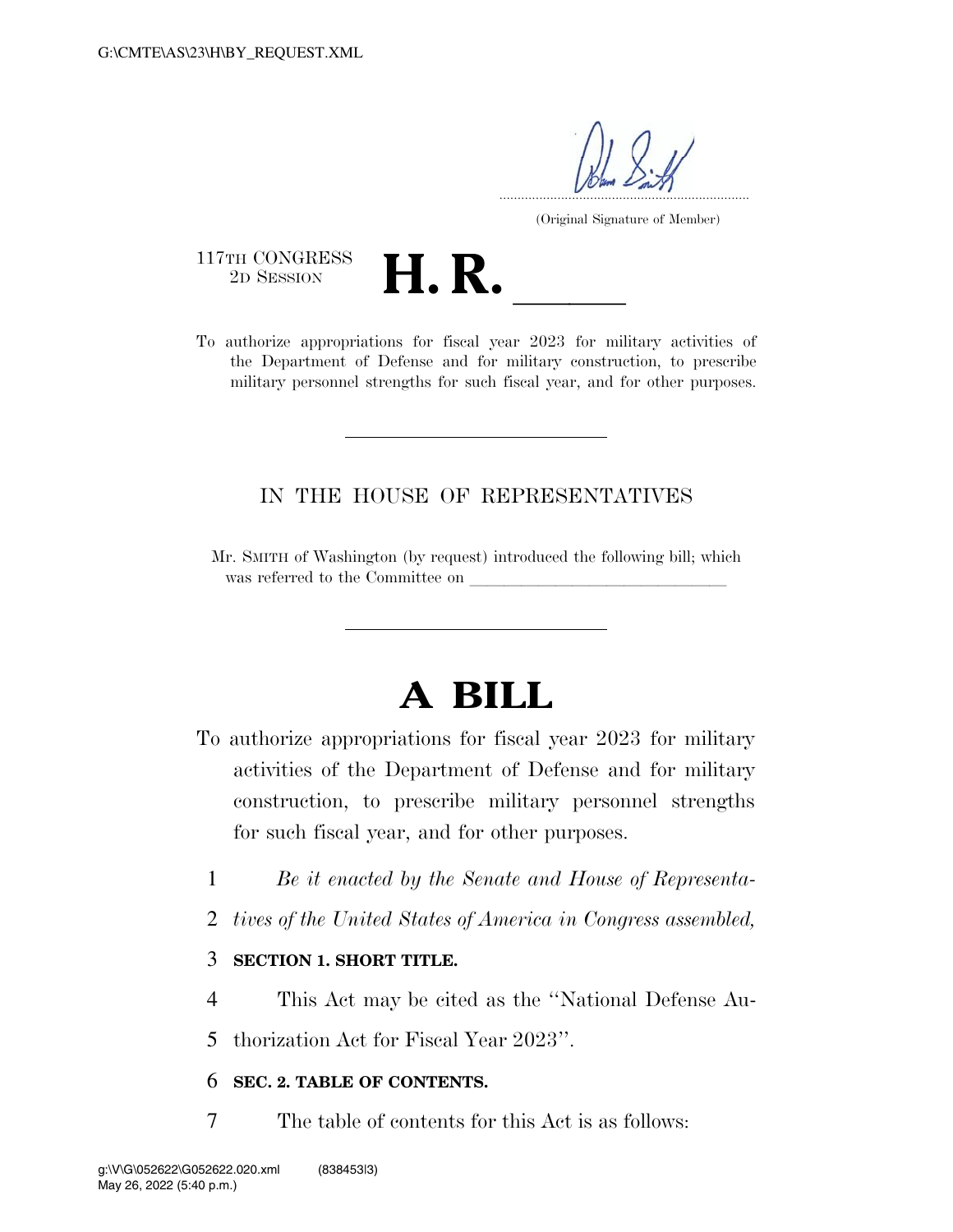$\mathfrak{D}$ 

Sec. 1. Short title. Sec. 2. Table of contents.

#### TITLE I—PROCUREMENT

Sec. 101. Army.

Sec. 102. Navy and Marine Corps.

Sec. 103. Air Force and Space Force.

### TITLE II—RESEARCH, DEVELOPMENT, TEST, AND EVALUATION

Sec. 201. Authorization of appropriations.

### TITLE IV—MILITARY PERSONNEL AUTHORIZATIONS

Subtitle A—Active Forces

Sec. 401. End strengths for active forces.

#### Subtitle B—Reserve Forces

- Sec. 413. End strengths for military technicians (dual status).
- Sec. 414. Maximum number of reserve personnel authorized to be on active duty for operational support.

Subtitle C—Authorization of Appropriations

Sec. 421. Military personnel.

#### TITLE XIV—OTHER AUTHORIZATIONS

Subtitle A—Military Programs

Sec. 1401. Working capital funds.

Sec. 1402. Chemical agents and munitions destruction, defense.

- Sec. 1403. Drug interdiction and counter-drug activities, defense.
- Sec. 1404. Defense inspector general.
- Sec. 1405. Defense health program.

# 1 **TITLE I—PROCUREMENT**

### 2 **SEC. 101. ARMY.**

- 3 Funds are hereby authorized to be appropriated for
- 4 fiscal year 2023 for procurement for the Army as follows:
- 5 (1) For aircraft, \$2,849,655,000.
- 6 (2) For missiles, \$3,761,915,000.
- 7 (3) For ammunition, \$2,639,051,000.
- 8 (4) For weapons and tracked combat vehicles,
- 9 \$3,576,030,000.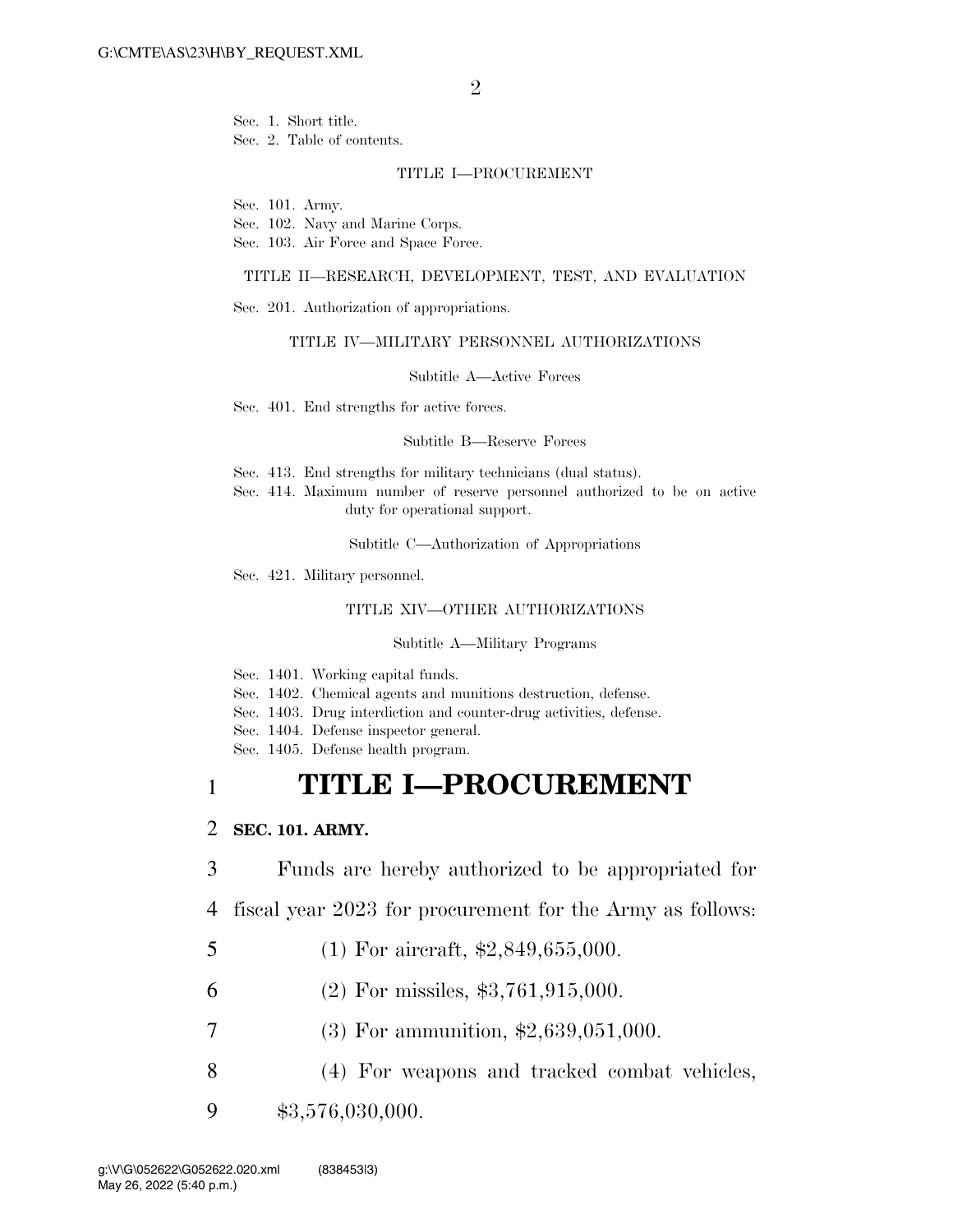| $\mathbf{1}$   | $(5)$ For other procurement, \$8,457,509,000.            |
|----------------|----------------------------------------------------------|
| 2              | SEC. 102. NAVY AND MARINE CORPS.                         |
| 3              | Funds are hereby authorized to be appropriated for       |
| $\overline{4}$ | fiscal year 2023 for procurement for the Navy and Marine |
| 5              | Corps as follows:                                        |
| 6              | $(1)$ For aircraft, \$16,848,428,000.                    |
| 7              | (2) For shipbuilding and conversion,                     |
| 8              | \$27,917,854,000.                                        |
| 9              | (3) For ammunition procurement, Navy and                 |
| 10             | Marine Corps, \$1,052,292,000.                           |
| 11             | $(4)$ For weapons, \$4,738,705,000.                      |
| 12             | $(5)$ For other procurement, \$11,746,503,000.           |
| 13             | (6)<br>For procurement, Marine<br>Corps,                 |
| 14             | \$3,681,506,000.                                         |
| 15             | SEC. 103. AIR FORCE AND SPACE FORCE.                     |
| 16             | Funds are hereby authorized to be appropriated for       |
| 17             | fiscal year 2023 for procurement for the Air Force and   |
|                | 18 Space Force as follows:                               |
| 19             | $(1)$ For aircraft, \$18,517,428,000.                    |
| 20             | $(2)$ For missiles, \$2,962,417,000.                     |
| 21             | $(4)$ For ammunition, \$903,630,000.                     |
| 22             | $(5)$ For other procurement, \$25,691,113,000.           |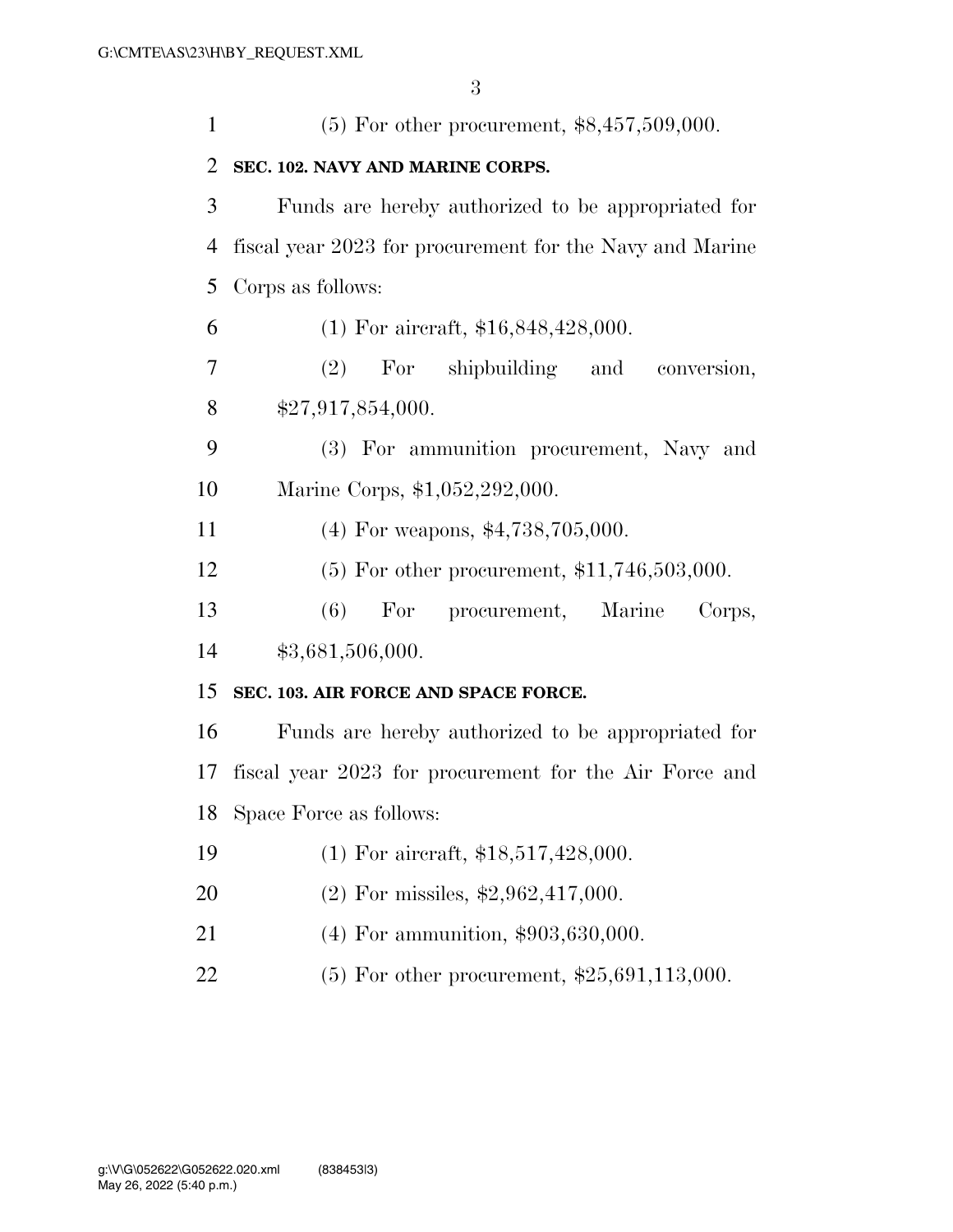# **TITLE II—RESEARCH, DEVELOP-**

# **MENT, TEST, AND EVALUA-TION**

# **SEC. 201. AUTHORIZATION OF APPROPRIATIONS.**

 Funds are hereby authorized to be appropriated for fiscal year 2023 for the use of the Department of Defense for research, development, test, and evaluation as follows: 8 (1) For the Army, \$13,710,273,000. 9 (2) For the Navy, \$24,078,718,000. (3) For the Air Force, \$44,134,301,000. (4) For the Space Force, \$15,819,372,000. (5) For Defense-wide activities, \$32,077,552,000. (6) For the Director of Operational Test and Evaluation, \$277,194,000. **TITLE IV—MILITARY PERSONNEL AUTHORIZATIONS Subtitle A—Active Forces SEC. 401. END STRENGTHS FOR ACTIVE FORCES.**  The Armed Forces are authorized strengths for active duty personnel as of September 30, 2023, as follows: 22 (1) The Army, 473,000. (2) The Navy, 346,300. (3) The Marine Corps, 177,000. (4) The Air Force, 323,400.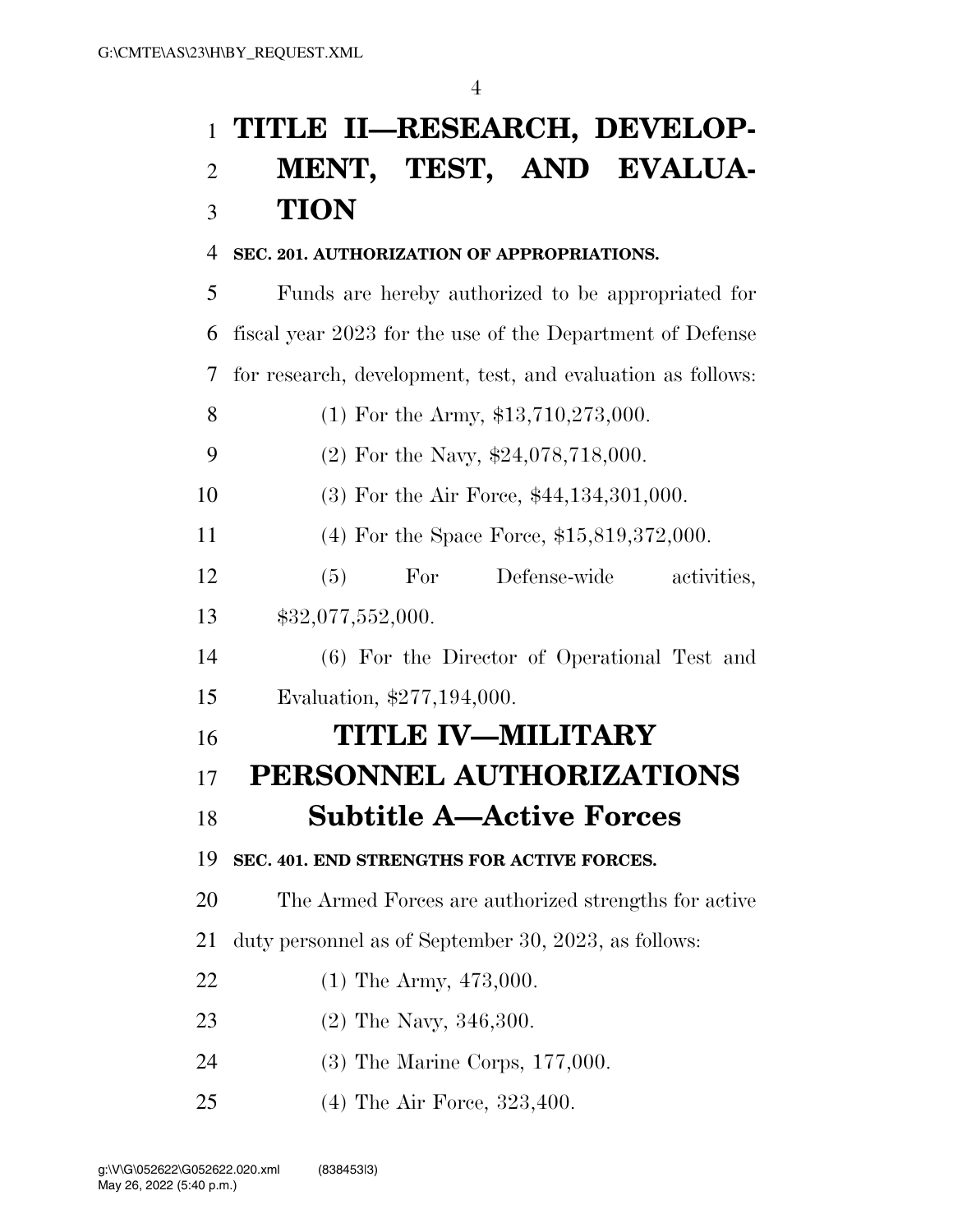| $\mathbf{1}$   | $(5)$ The Space Force, 8,600.                                             |
|----------------|---------------------------------------------------------------------------|
| $\overline{2}$ | <b>Subtitle B—Reserve Forces</b>                                          |
| 3              | SEC. 413. END STRENGTHS FOR MILITARY TECHNICIANS                          |
| $\overline{4}$ | (DUAL STATUS).                                                            |
| 5              | The minimum number of military technicians (dual                          |
| 6              | status) as of the last day of fiscal year 2023 for the re-                |
| 7              | serve components of the Army and the Air Force (notwith-                  |
| 8              | standing section 129 of title 10, United States Code) shall               |
| 9              | be the following:                                                         |
| 10             | (1) For the Army National Guard of the United                             |
| 11             | States, 22,294.                                                           |
| 12             | $(2)$ For the Army Reserve, 6,492.                                        |
| 13             | (3) For the Air National Guard of the United                              |
| 14             | States, 9,892.                                                            |
| 15             | $(4)$ For the Air Force Reserve, 6,696.                                   |
| 16             | SEC. 414. MAXIMUM NUMBER OF RESERVE PERSONNEL AU-                         |
| 17             | <b>THORIZED</b><br>TO BE<br><b>ON ACTIVE</b><br><b>DUTY</b><br><b>FOR</b> |
| 18             | OPERATIONAL SUPPORT.                                                      |
| 19             | During fiscal year 2023, the maximum number of                            |
| 20             | members of the reserve components of the Armed Forces                     |
| 21             | who may be serving at any time on full-time operational                   |
| 22             | support duty under section $115(b)$ of title 10, United                   |
| 23             | States Code, is the following:                                            |
| 24             | (1) The Army National Guard of the United                                 |
| 25             | States, 17,000.                                                           |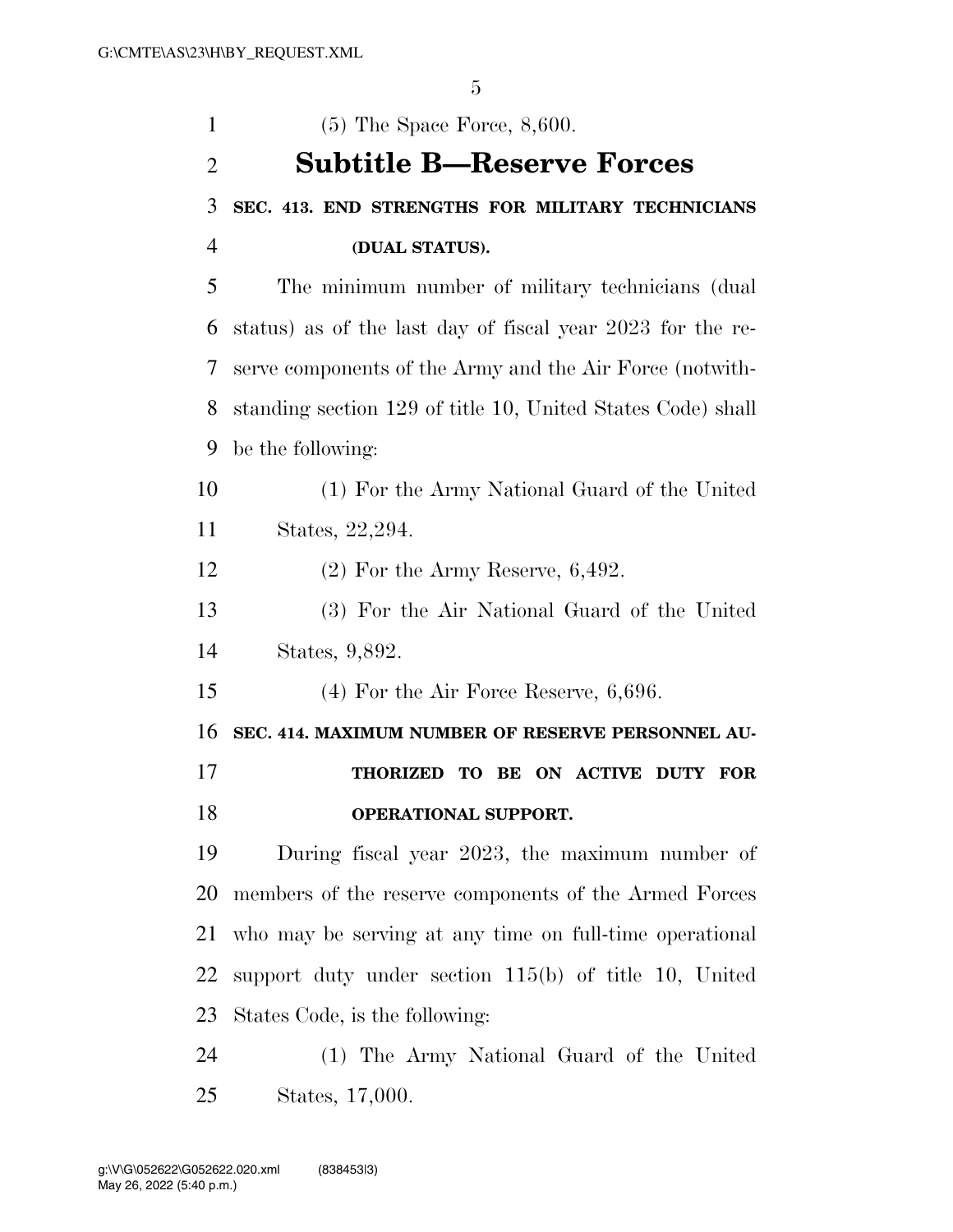(2) The Army Reserve, 13,000. (3) The Navy Reserve, 6,200. (4) The Marine Corps Reserve, 3,000. (5) The Air National Guard of the United States, 16,000. (6) The Air Force Reserve, 14,000. **Subtitle C—Authorization of Appropriations SEC. 421. MILITARY PERSONNEL.**  There is hereby authorized to be appropriated for military personnel for fiscal year 2023 a total of \$164,139,628,000. **TITLE XIV—OTHER AUTHORIZATIONS Subtitle A—Military Programs** 

## **SEC. 1401. WORKING CAPITAL FUNDS.**

 Funds are hereby authorized to be appropriated for fiscal year 2023 for the use of the Armed Forces and other activities and agencies of the Department of Defense for providing capital for working capital and revolving funds in the amount of \$1,583,395,000.

# **SEC. 1402. CHEMICAL AGENTS AND MUNITIONS DESTRUC-TION, DEFENSE.**

 (a) AUTHORIZATION OF APPROPRIATIONS.—Funds are hereby authorized to be appropriated for the Depart-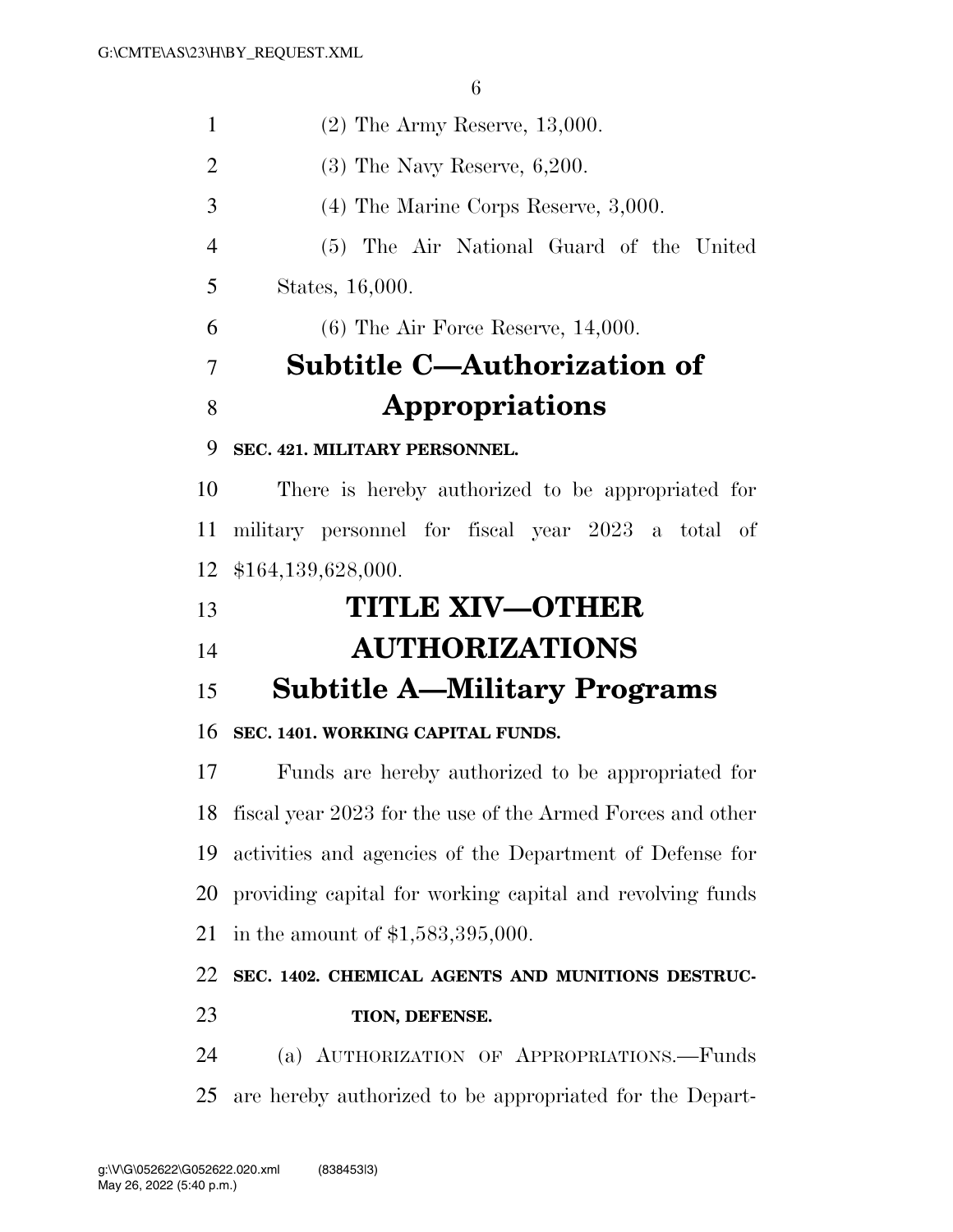ment of Defense for fiscal year 2023 for expenses, not oth- erwise provided for, for Chemical Agents and Munitions Destruction, Defense, in the amount of \$1,059,818,000 of which— (1) \$84,612,000 is for Operation and Mainte- nance; and (2) \$975,206,000 is for Research, Development, Test, and Evaluation. (b) USE.—Amounts authorized to be appropriated under subsection (a) are authorized for— (1) the destruction of lethal chemical agents and munitions in accordance with section 1412 of the Department of Defense Authorization Act, 1986 (50 U.S.C. 1521); and (2) the destruction of chemical warfare materiel of the United States that is not covered by section 1412 of such Act. **SEC. 1403. DRUG INTERDICTION AND COUNTER-DRUG AC- TIVITIES, DEFENSE.**  Funds are hereby authorized to be appropriated for the Department of Defense for fiscal year 2023 for ex- penses, not otherwise provided for, for Drug Interdiction and Counter-Drug Activities, Defense, in the amount of \$855,728,000.